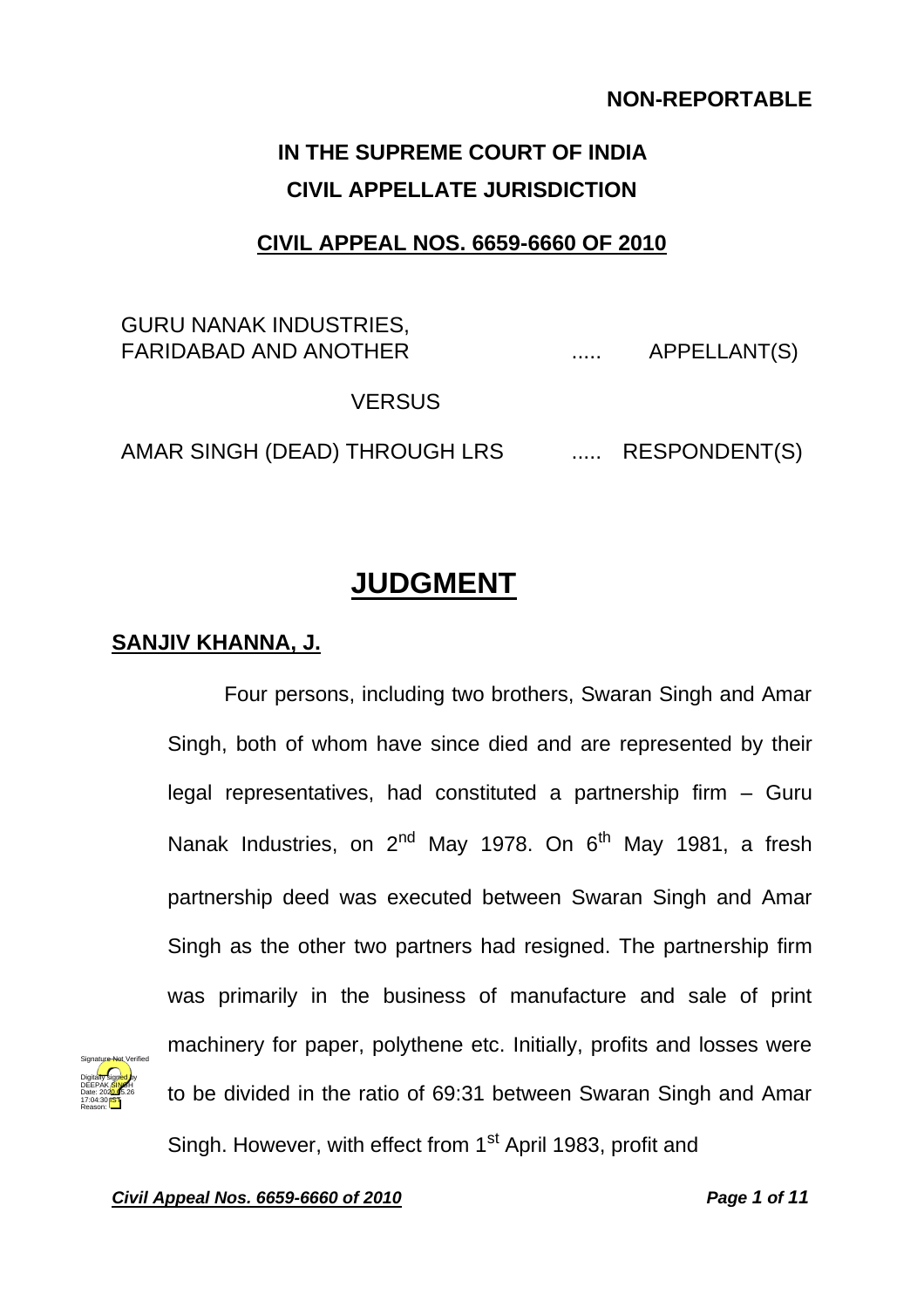loss sharing ratio was altered between Swaran Singh and Amar Singh to 60:40 respectively.

- 2. On 29<sup>th</sup> March 1989, Guru Nanak Industries and Swaran Singh filed a civil suit against Amar Singh claiming that the latter had retired from partnership with effect from 24<sup>th</sup> August 1988 and had voluntarily accepted payment of his share capital of Rs.89,277.11p. In addition, he had been advanced loan from the funds of the partnership firm on the same date. Amar Singh had agreed that he would not be entitled to profits and liabilities of the firm. In support, reliance was placed upon intimation dated  $5<sup>th</sup>$ October 1988 sent by Amar Singh to Bank of India, the bankers of the partnership firm. It was stated that Amar Singh was paid amounts of Rs.1,00,000/- and Rs.50,000/- by way of pay orders and another amount of Rs.1,00,000/- in cash for which he had executed receipt dated 17<sup>th</sup> October 1988 (Exhibit P-9). Further, Amar Singh, after retirement, had floated a proprietorship concern, namely, Guru Nanak Mechanical Industries with effect from 14<sup>th</sup> September 1988 and was manufacturing and selling the same machinery.
- 3. Amar Singh contested the suit and on 29<sup>th</sup> April 1989, filed a suit for dissolution of partnership and rendition of accounts. The plea *Civil Appeal Nos. 6659-6660 of 2010 Page 2 of 11*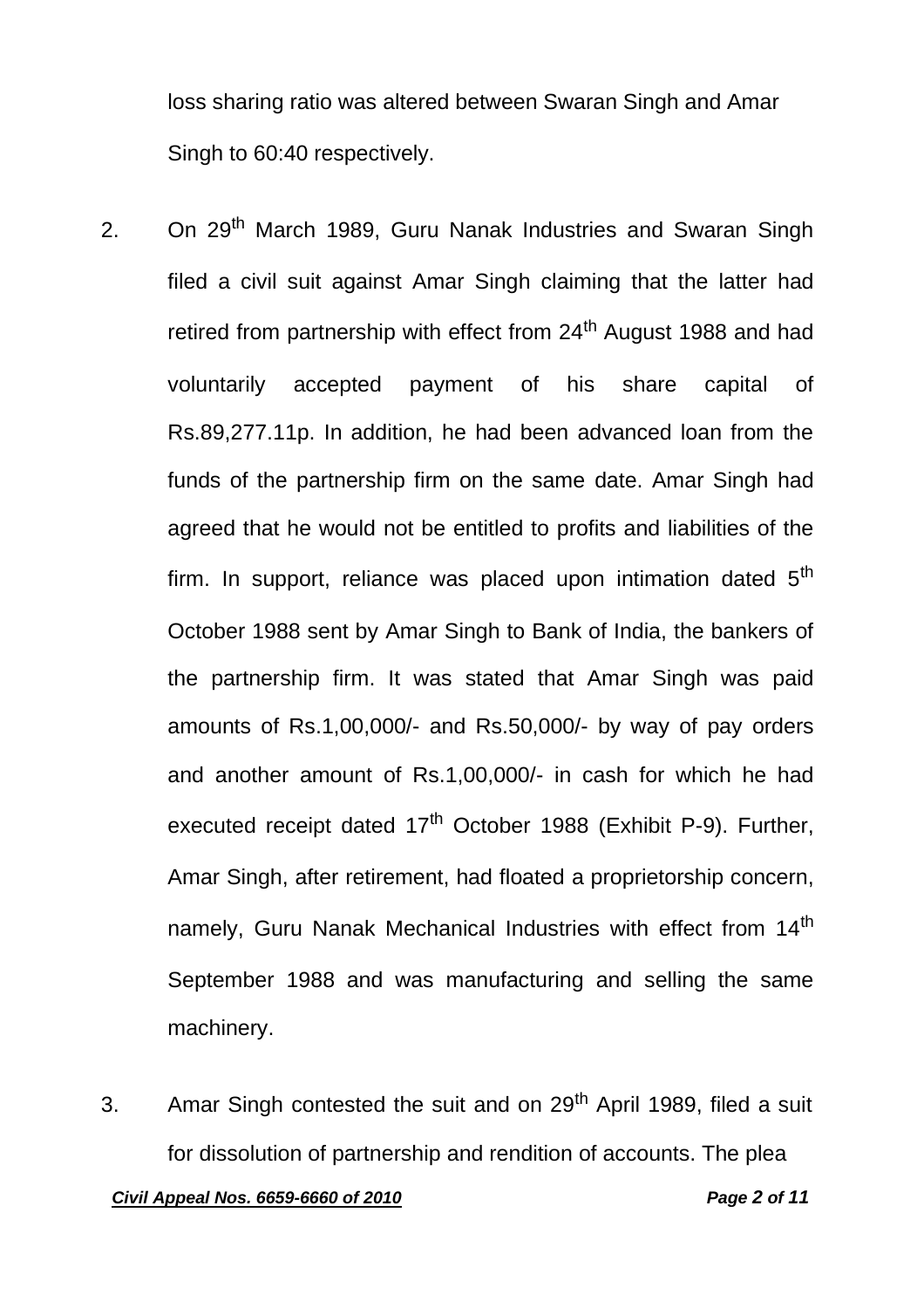and contention of Amar Singh was that he had never resigned. Some disputes had arisen between him and Swaran Singh on 19<sup>th</sup> August 1988 when he had written a letter to the bankers to stop operation of the bank account. Subsequently, he had written another letter dated  $24<sup>th</sup>$  August 1988 (Exhibit P-5) as a partner, which letter was also signed by Swaran Singh as a partner, stating that the dispute between the partners had been settled and the bank may allow operation of the account. Amar Singh had pleaded that the receipt dated  $17<sup>th</sup>$  October 1988 is forged and has been manipulated as he had signed and given papers to Swaran Singh.

- 4. The trial court dismissed the suit filed by Amar Singh and partly decreed the suit filed by Guru Nanak Industries and Swaran Singh primarily by relying upon letter dated 24<sup>th</sup> August 1988 (Exhibit P-5) and also the receipt dated  $17<sup>th</sup>$  October 1988 (Exhibit P-9) observing that there is discrepancy in the two versions given by Amar Singh, the first version being that his signature on the letter dated 17<sup>th</sup> October 1988 (Exhibit P-9) was forged and the second version being that the receipt had been manipulated by adding the last sentence.
- 5. Two appeals preferred by Amar Singh were accepted by the first appellate court observing that the receipt dated 17th October 1988 *Civil Appeal Nos. 6659-6660 of 2010 Page 3 of 11*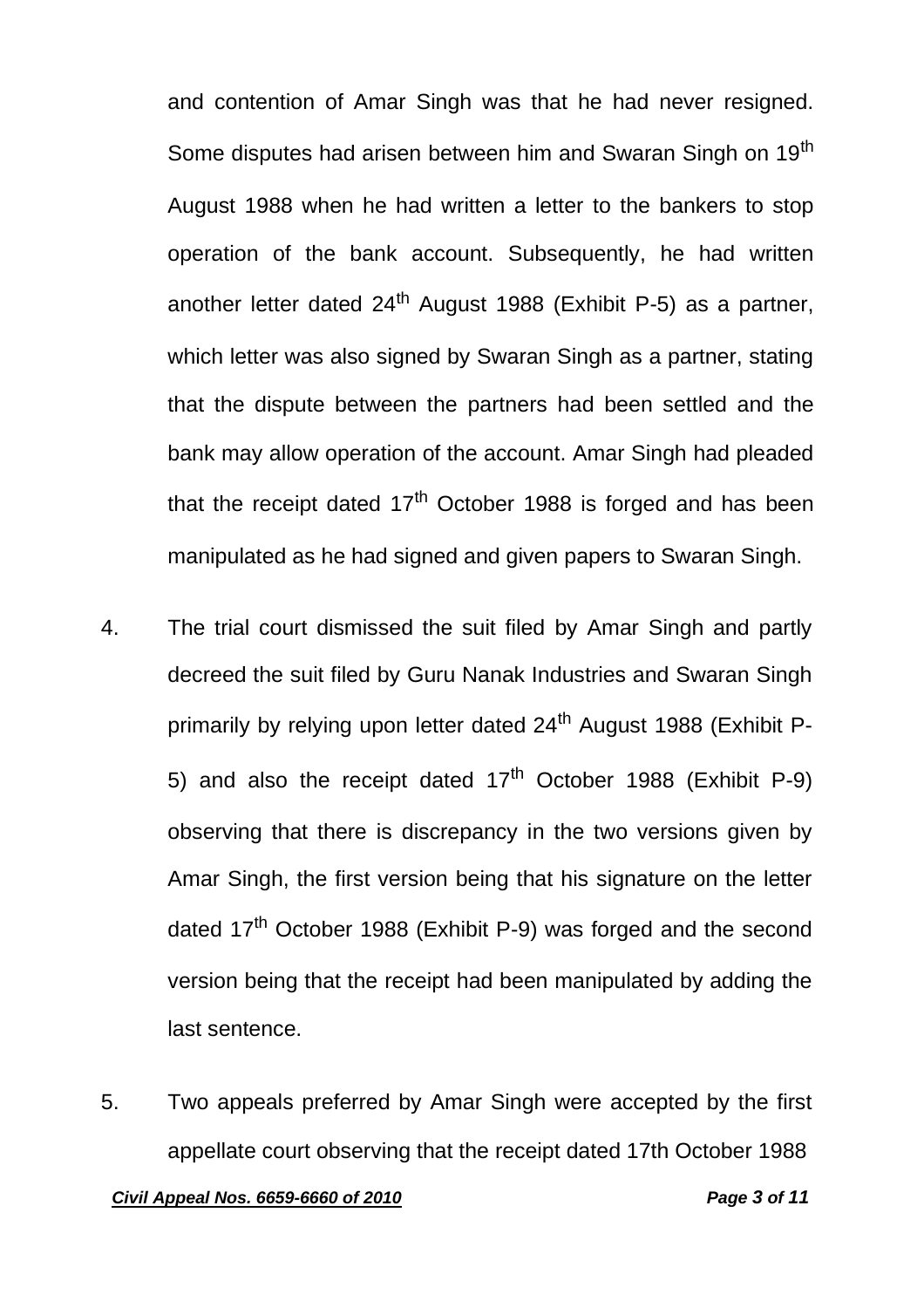(Exhibit P-9) was certainly manipulated by adding the last sentence. Letter dated 24<sup>th</sup> August 1988 (Exhibit P-5), in fact, supported the case of Amar Singh that he had not resigned as the letter was signed by both Amar Singh and Swaran Singh, wherein Amar Singh has been described as a partner. Official records in the Sales Tax Department and Income Tax Department also support the case of Amar Singh that the partnership firm was not dissolved on 24<sup>th</sup> August 1988. Accordingly, Amar Singh was held to be entitled to the prayer for partition of movable and immovable property wherein 40% belonged to Amar Singh and 60% belonged to Swaran Singh. The accounts would be rendered and settled as on the date of institution of the suit for dissolution of partnership, that is, 29<sup>th</sup> April 1989. Amar Singh would also be entitled to interest @ 9% per annum.

- 6. Swaran Singh, who had died when the civil suits were pending before the trial court and represented by his widow, filed two appeals before the Punjab and Haryana High Court which have been dismissed by the impugned judgment dated 18<sup>th</sup> May 2009.
- 7. Having heard counsel for the parties and having perused the relevant documents and oral evidence, we are not inclined to interfere with the findings recorded by the first appellate court,

#### *Civil Appeal Nos. 6659-6660 of 2010 Page 4 of 11*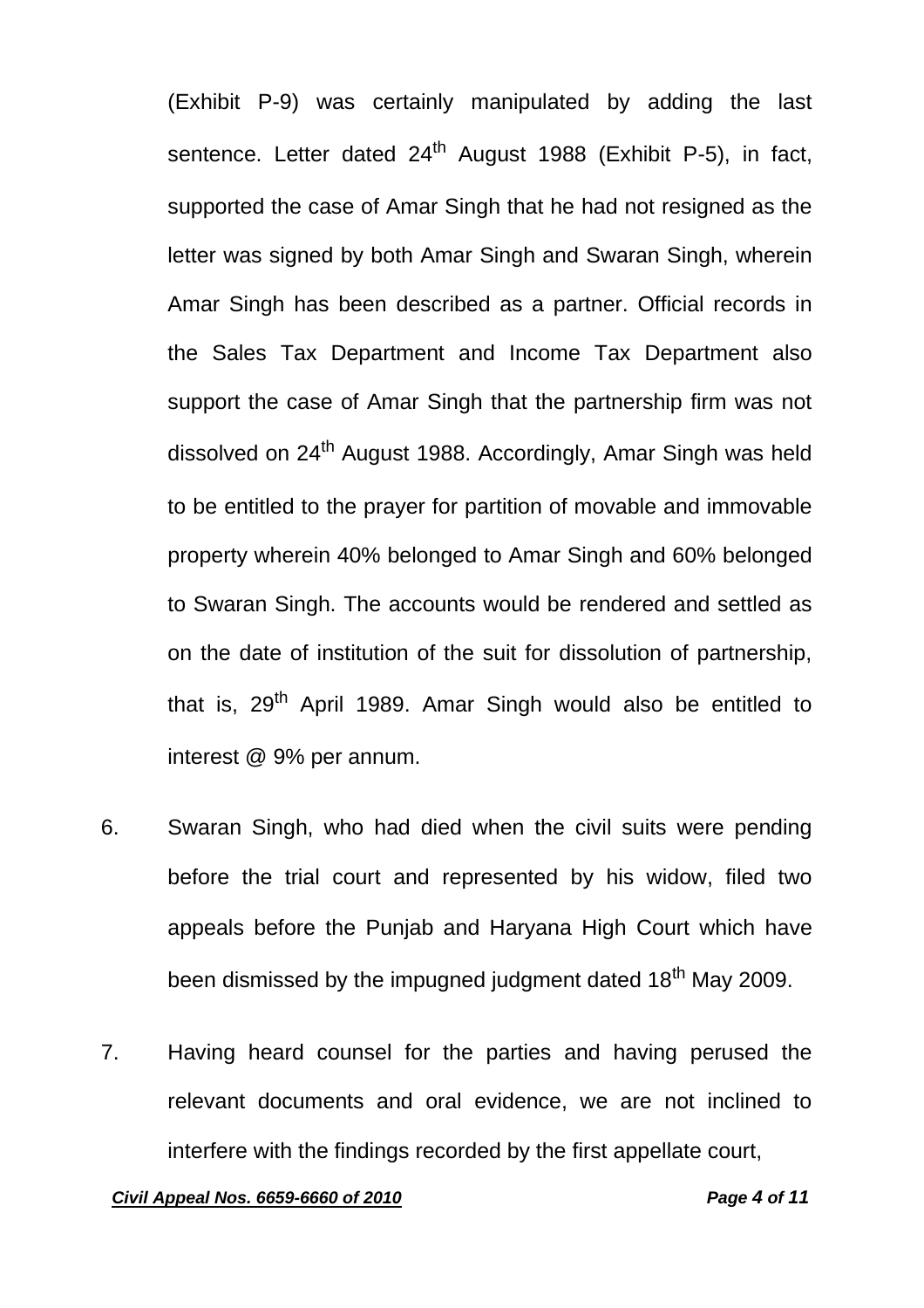which have been affirmed by the High Court as they are born out from the records. Exhibit P-5, a letter dated  $24<sup>th</sup>$  August 1988, was individually signed by both Amar Singh and Swaran Singh clearly stating that they were partners of Guru Nanak Industries. By this letter, Amar Singh had requested the bank to start operation of the account of the partnership firm stating that the disputes between the partners had been settled. The subsequent letter dated 5<sup>th</sup> October 1988 relied by the appellants and written by Amar Singh states that there has been mutual understanding and agreement between him and Swaran Singh and as a result he had left the firm with effect from  $24<sup>th</sup>$  August 1988 and, therefore, he would not be responsible in the event of any loan being granted after 24<sup>th</sup> August 1988. This letter also records that Amar Singh 'had to completely withdraw his share and accounts'.

8. The receipt Exhibit P-9 dated 17<sup>th</sup> October 1988, which is a disputed document, reads as under:

> "Received with thanks a sum of Rs.1,00,000/- (Rupees One Lac only) by cash from S. Swaran Singh, Mg/ Partner of M/s. Guru Nanak Industries (Regd.), Plot No. C.P.-6&7, N.H.5, Rly. Road, Faridabad (Haryana) on account of part payment of the settlement made between both the partners of firm. The above amount is being received by the undersigned with regard to dissolution of our partnership on 24.8.1988. With the receipt of this amount my total amounts are settled. Nothing is due to me from S. Swaran Singh & his firm.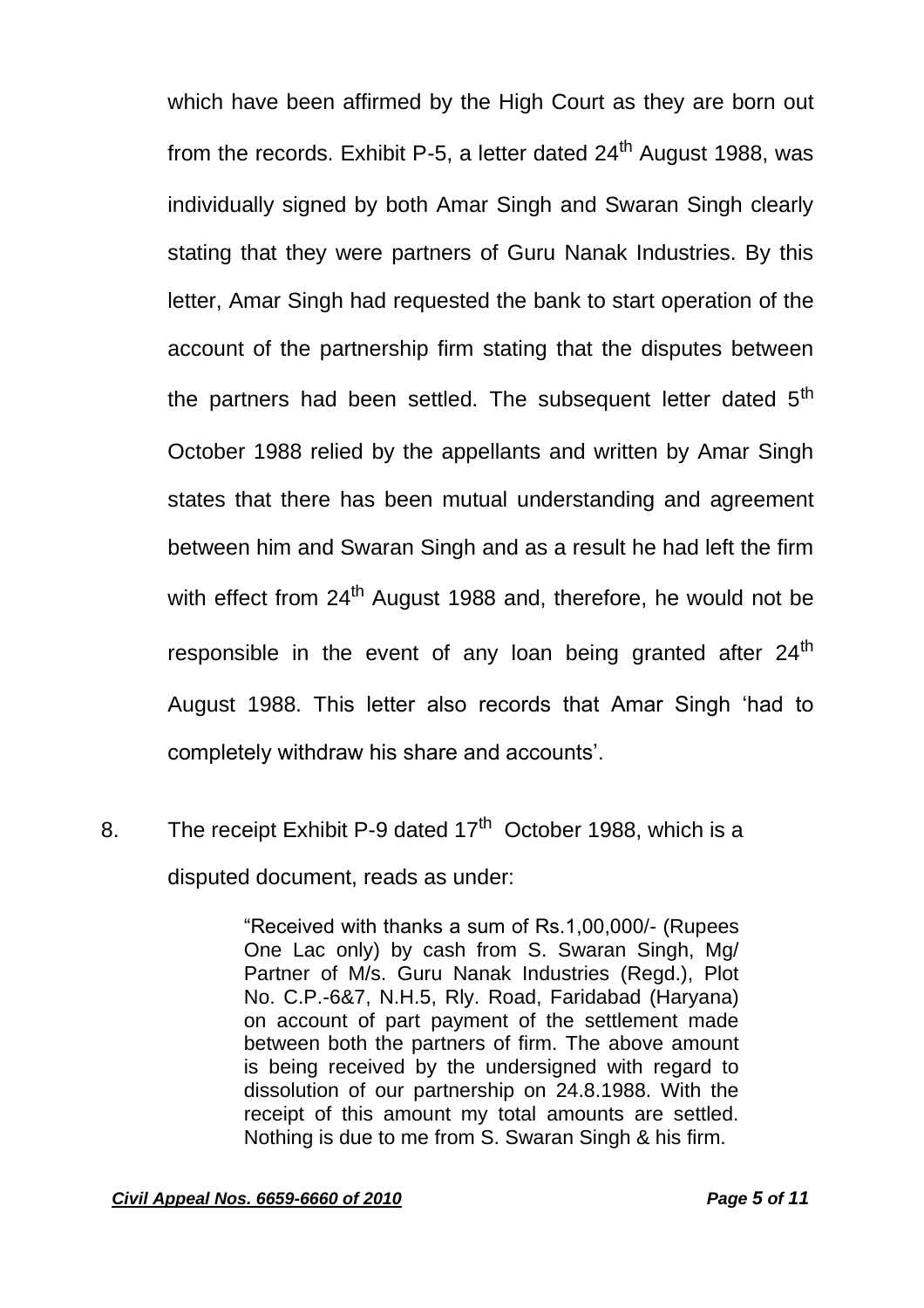There is a contradiction in the earlier portion and the last sentence of the said receipt. The first portion refers to payment of Rs.1,00,000/- from Swaran Singh, partner of Guru Nanak Industries, on account of part payment of settlement between the two partners. The last sentence does not gel and, in fact, contradicts the first portion. The manipulation is apparent from the photocopy of the receipt that has been placed on record as Annexure-13/A with the documents. The words 'retiring partner' have been typed later on. They also cannot be reconciled with the subsequent line, that is, "For Guru Nanak Industries (Regd.)".

9. Amar Singh accepts that he had received payment of Rs.1,00,000/ and Rs.50,000/- by way of demand drafts. We would accept that Amar Singh had also received payment of Rs.1,00,000/- in cash. Amar Singh, in his written statement, had referred to three immovable properties, viz. CP No. 6&7, Neighbourhood No.5, Railway Road, N.I.T, Faridabad; plot situated in Timber Market, Parvesh Marg, Railway Road, Faridabad – 121002; and Plot No.8, measuring 4098 sq.yards allotted by HUDA situated in Industrial Area, Sector-5, Faridabad . In addition, as per Amar Singh, the partnership firm had constructed factory sheds on two properties. Amar Singh, in his written statement, had given

#### *Civil Appeal Nos. 6659-6660 of 2010 Page 6 of 11*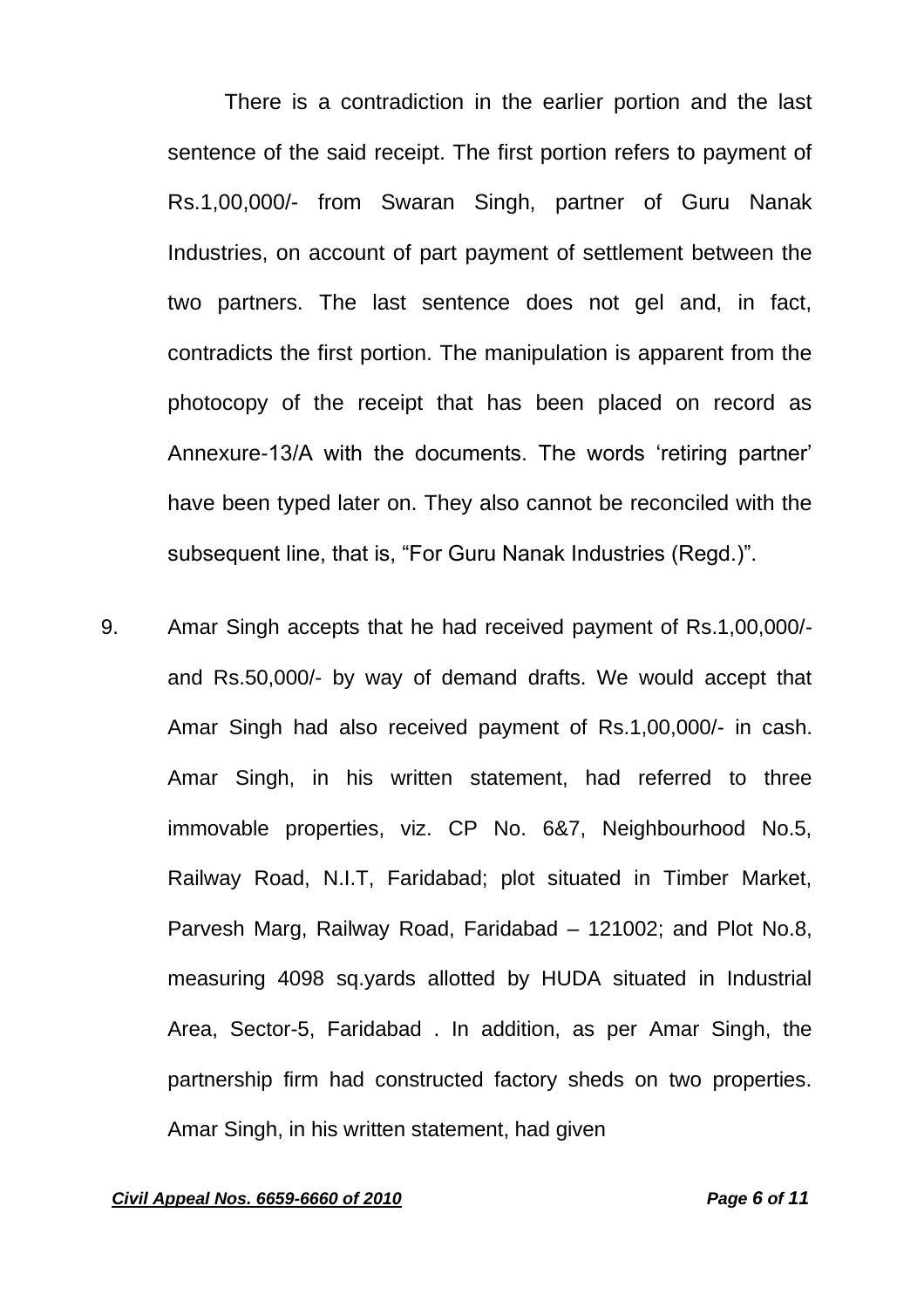details of the machinery, finished goods and material, stock in trade, vehicles etc. In addition, he had furnished particulars of different FDRs having maturity value of Rs.7,71,920/-. It is claimed that the partnership firm has goodwill of more than Rs.10,00,000/-.

10. Sukhdev Singh (PW-2), s/o. Swaran Singh (who had died before he would enter the witness box), in his cross-examination, has accepted that the firm was the owner of plot Nos. CP 6&7, NH-5, Faridabad and Plot No.8, Sector-5 measuring 4098 sq.yards. He could not recollect the machinery as on date of dissolution, that is,  $24<sup>th</sup>$  August 1988. He could not deny the suggestion that at the time of dissolution the value of the factory plots was Rs.25,00,000/-each or that the goodwill of the firm was at least Rs.10,00,000/-. He did not know whether his father had encashed FDRs of Rs.77,000/- (sic – Rs.7,77,000/-) in the name of the partnership firm. However, he accepted as correct that the value of the machinery owned by the firm on the date of dissolution could be Rs.17,00,000/-, though he was not sure. Similarly, he could not answer whether the value of the finished goods or furniture and fixtures, on the date of dissolution, was Rs.17,00,000/- and Rs.17,50,000/- respectively and that stock in hand was Rs.3,60,000/-.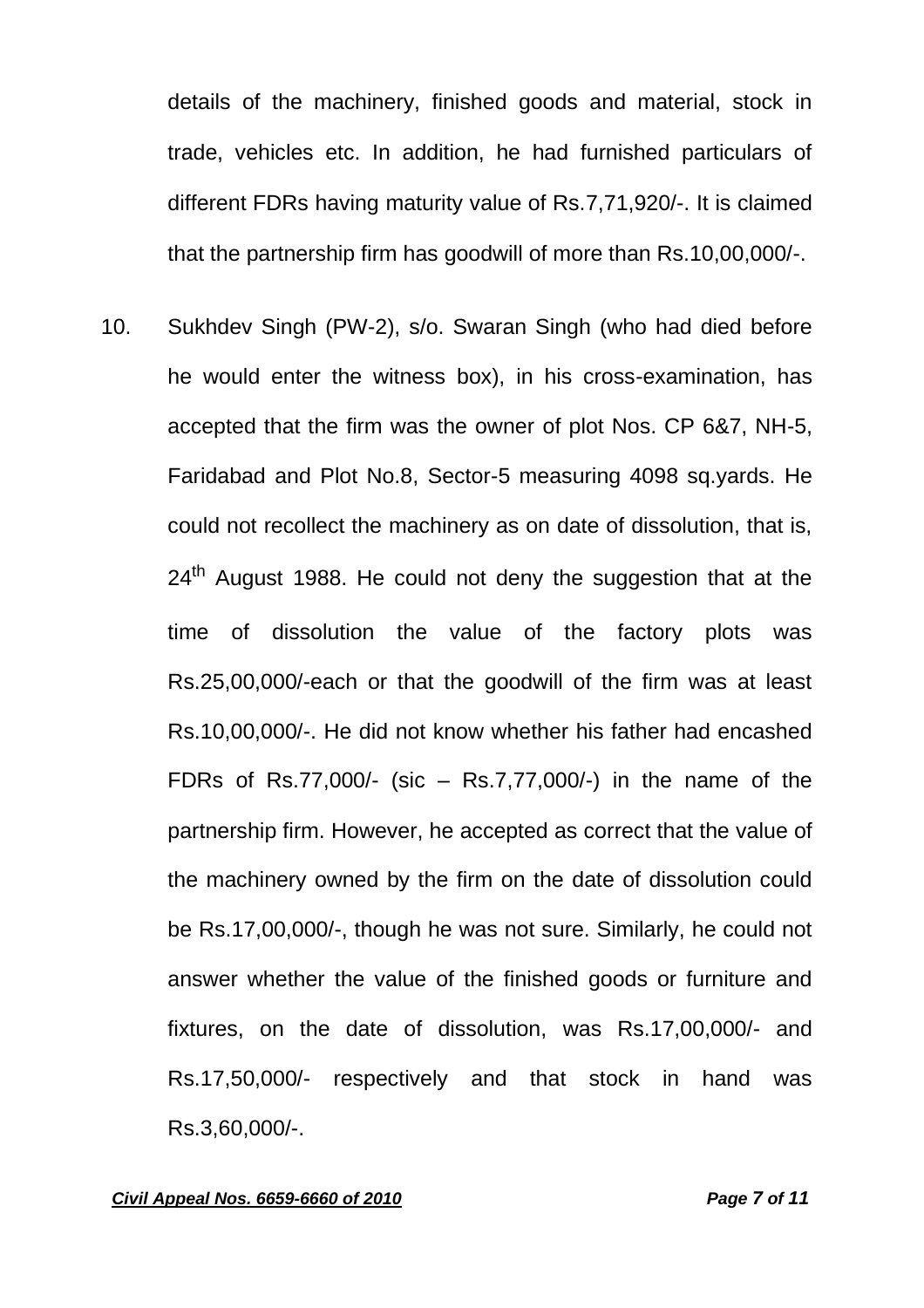11. The primary claim and submission of the appellants is that Amar Singh had resigned as a partner and, therefore, in terms of clause (10) of the partnership deed (Exhibit P-3) dated  $6<sup>th</sup>$  May 1981, he would be entitled to only the capital standing in his credit in the books of accounts. However, the argument has to be rejected as in the present case there were only two partners and there is overwhelming evidence on record that Amar Singh had not resigned as a partner. On the other hand, there was mutual understanding and agreement that the partnership firm would be dissolved. This is apparent from even the version put forward by Swaran Singh and deposed to by his son, Sukhdev Singh (PW-2). Even the letter dated 5<sup>th</sup> October 1988 refers to the fact that Amar Singh is to completely withdraw the share and accounts which means that the things were yet to be settled. The receipt Exhibit P-9 dated 17<sup>th</sup> October 1988 refers to part payment of Rs.1,00,000/towards settlement between the two partners. It also refers to the date of dissolution as  $24<sup>th</sup>$  August 1988, which clearly indicates that payments were still to be made whereupon the two sides would have completely severed their relationship although there was a mutual agreement that the date of dissolution was 24<sup>th</sup> August 1988.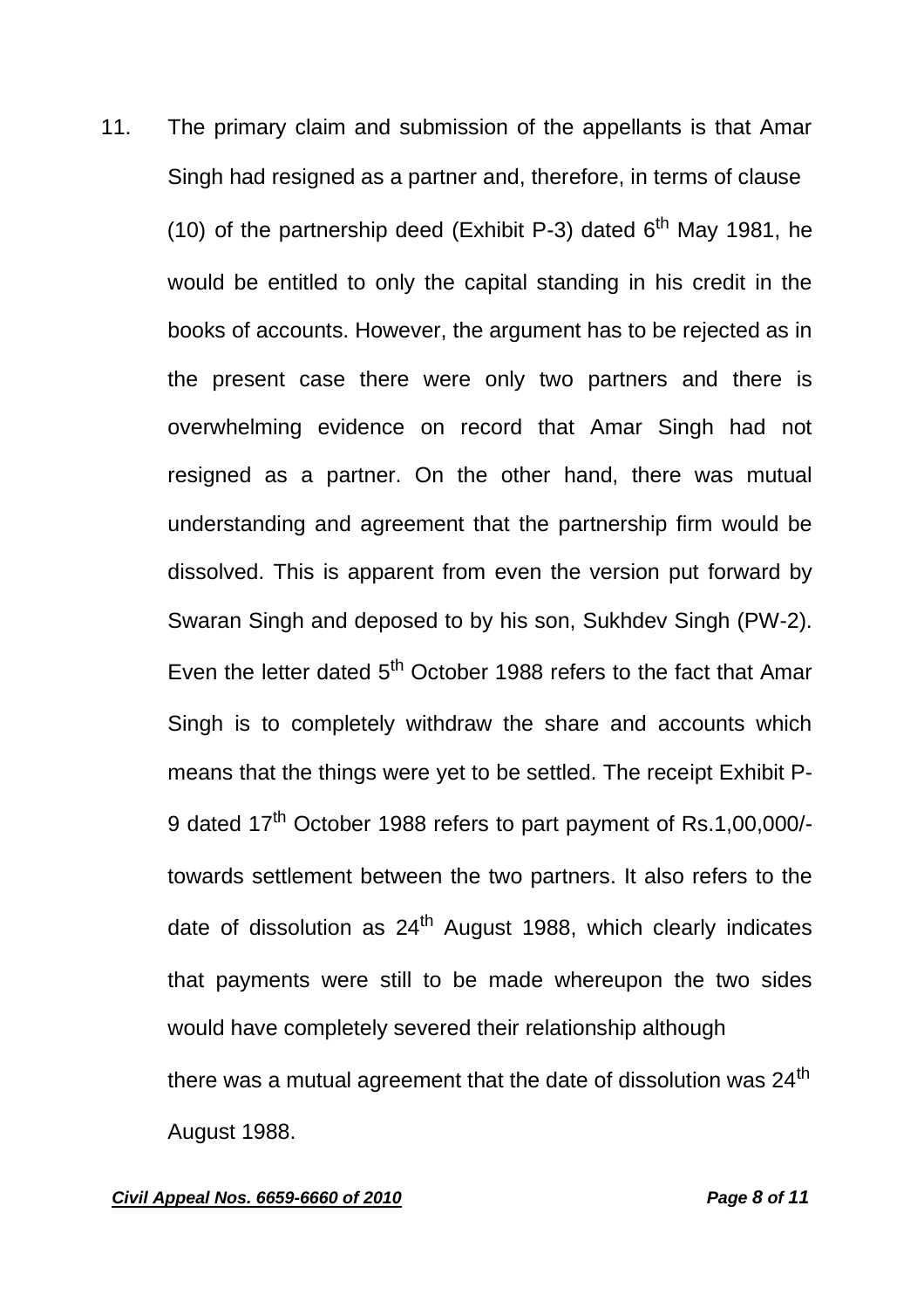- 12. There is a clear distinction between 'retirement of a partner' and 'dissolution of a partnership firm'. On retirement of the partner, the reconstituted firm continues and the retiring partner is to be paid his dues in terms of Section 37 of the Partnership Act. In case of dissolution, accounts have to be settled and distributed as per the mode prescribed in Section 48 of the Partnership Act. When the partners agree to dissolve a partnership, it is a case of dissolution and not retirement [See – *Pamuru Vishnu Vinodh Reddy* v. *Chillakuru Chandrasekhara Reddy and Others*, (2003) 3 SCC 445]. In the present case, there being only two partners, the partnership firm could not have continued to carry on business as the firm. A partnership firm must have at least two partners. When there are only two partners and one has agreed to retire, then the retirement amounts to dissolution of the firm [See – *Erach F.D. Mehta* v. *Minoo F.D. Mehta*, (1970) 2 SCC 724].
- 13. Therefore, in view of the aforesaid discussion, we dismiss the appeals and uphold the judgment and decree dated  $24<sup>th</sup>$ September 2004 passed by the Additional District Judge, Faridabad and sustained by the High Court, except that the date of dissolution of the firm would be taken as  $24<sup>th</sup>$  August 1988 and not 31<sup>st</sup> of March 1989.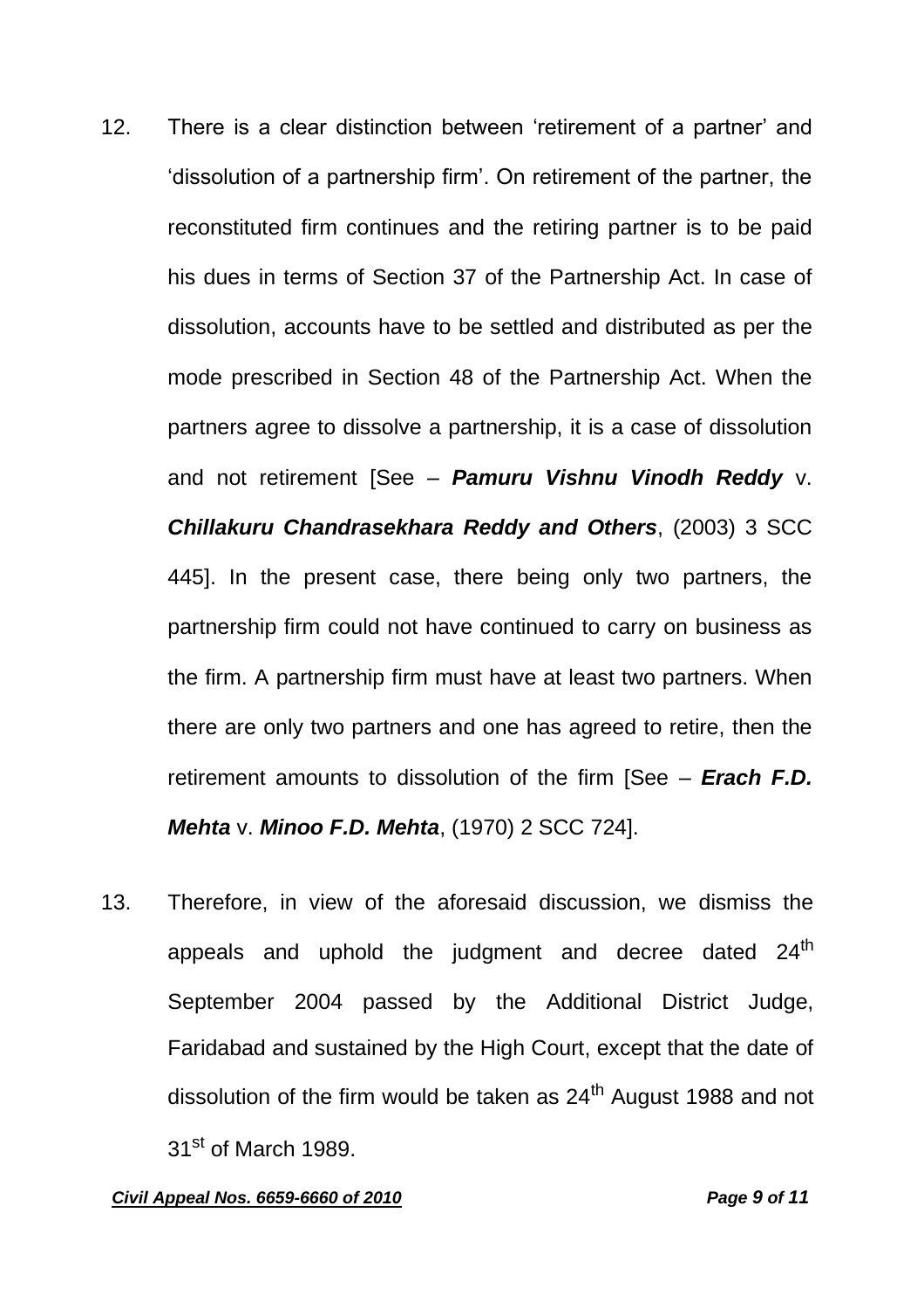14. Counsel for the appellants, at the time of arguments, had expressed desire of the appellants to settle the matter with the respondents – legal heirs of the Amar Singh. He had prayed for four weeks' time. It appears that settlement has not been possible. The case is rather old and Swaran Singh and Amar Singh have expired. Primarily it is a money matter where the accounts have to be settled and payment etc. has to be made by the legal representatives of Swaran Singh. The case record also reveals that Amar Singh had set up his own business in September-October 1988 in the name of Guru Nanak Mechanical Industries, similar to the name of the partnership firm. Swaran Singh had not objected. We would, therefore, give one more opportunity to the parties to appear before the Supreme Court Mediation and Conciliation Centre to explore possibility of a settlement. However, in case of no settlement within a period of three months, the matter would proceed before the trial court for passing of the final decree, in accordance with law.

> **......................................J. (N.V. RAMANA)**

**......................................J.**

*Civil Appeal Nos. 6659-6660 of 2010 Page 10 of 11*